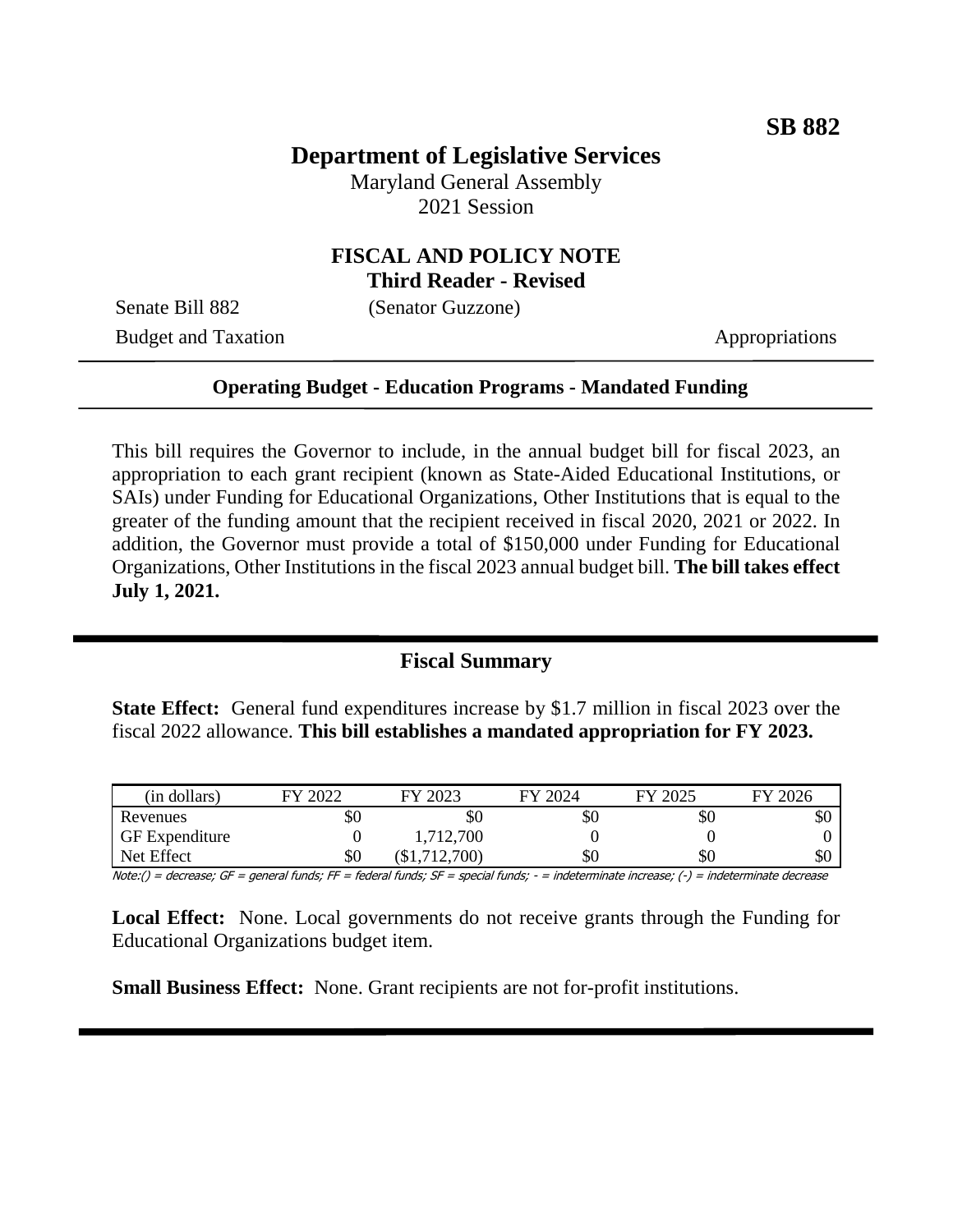### **Analysis**

**Current Law:** The State of Maryland, through the Maryland State Department of Education (MSDE), provides annual grants to nonprofit organizations (SAIs) to provide enriching educational programs experiences to students and teachers, which cannot be replicated in the classroom. Funding of SAIs is not mandated.

State law establishes the following annual process for qualifying SAIs and assessing their merit with respect to specified goals. The timing of each step in the process is specified. To qualify as an SAI, an educational institution must submit specified documentation, including a request for funding, to MSDE. MSDE must review applications for qualification as an SAI and must submit a list of the qualified institutions to the State Superintendent of Schools. The State Superintendent must review and comment on the institutions on the list and the extent and manner in which each would forward the goals of the Maryland Schools for Success Program and the Maryland School Performance Program and present the list and comments of qualified institutions and comments on each institution to the State Board, for review and comment by the board. The State Board of Education must submit to the Governor the list of qualified institutions; the Superintendent's comments on each institution; and the State Board's comments, if any, on each institution.

**State Expenditures:** As shown in **Exhibit 1**, the bill provides minimum funding for 57 SAIsthat receive funding in at least one year during the fiscal 2020 through 2022 period. The Governor's allowance for fiscal 2022 provides 10% less than prior year funding for each of the 56 SAIs, resulting in a statewide total of \$4.9 million. Thus, the bill provides the equivalent of the greater funding amount for each grant recipient in fiscal 2020 or fiscal 2021 for those 56 organizations. One organization, the Chesapeake Bay Foundation, received \$437,700 in fiscal 2020 but has not been funded since. Though the National Museum of Ceramic Art and Glass received funding in fiscal 2020, this analysis assumes no fiscal 2023 funding because the museum is no longer in operation.

Assuming no change in the fiscal 2022 allowance, mandated statewide funding in fiscal 2023 under the bill is nearly \$6.5 million plus \$150,000, or \$6.6 million. This represents a \$1.7 million increase over the fiscal 2022 allowance for SAIs.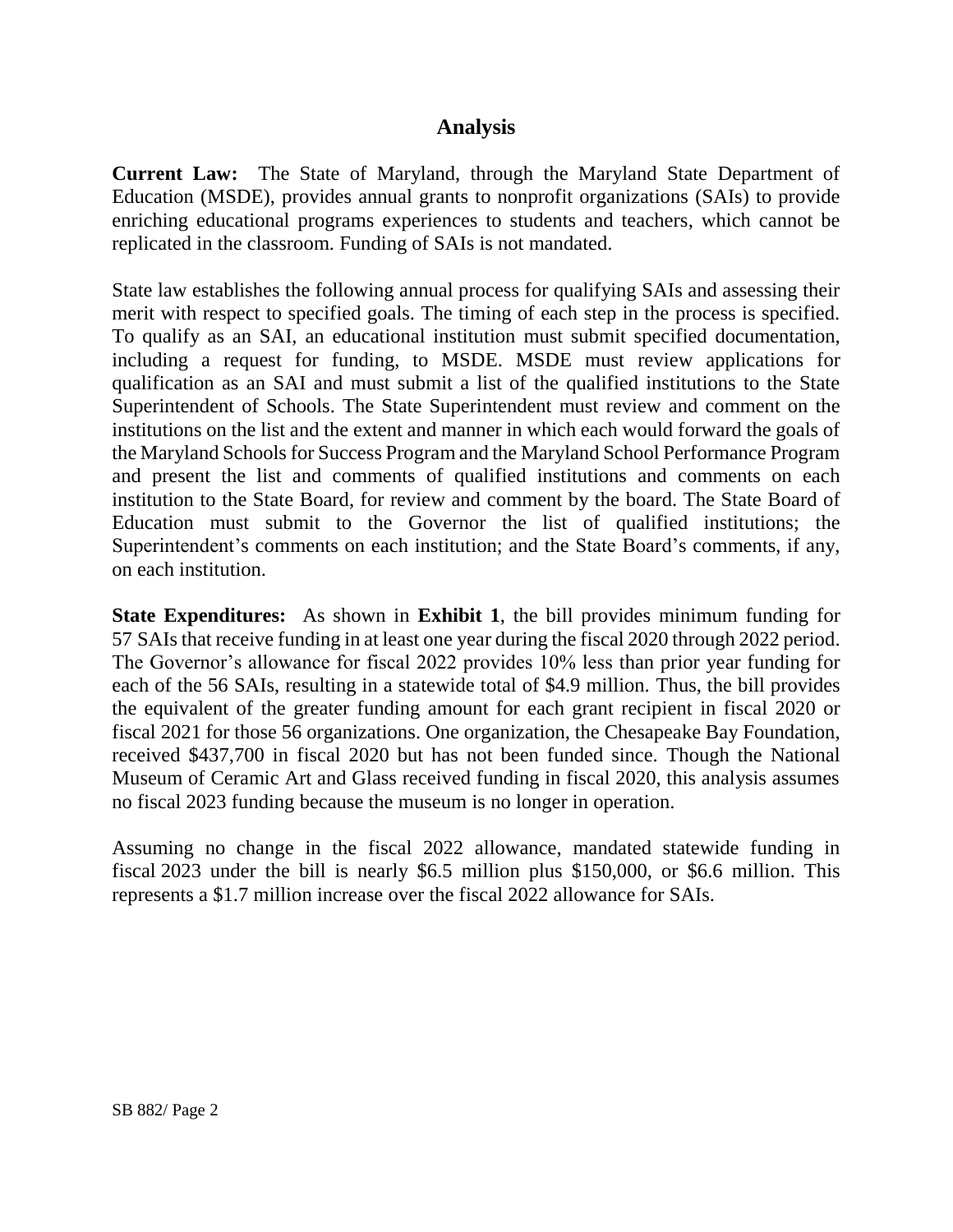## **Exhibit 1 Funding for State-Aided Institutions**

|                                                         |                              |                              |                                        | <b>Difference</b> |                           |
|---------------------------------------------------------|------------------------------|------------------------------|----------------------------------------|-------------------|---------------------------|
| <b>Institution</b>                                      | Appropriation<br>Fiscal 2020 | Appropriation<br>Fiscal 2021 | <b>Allowance</b><br><b>Fiscal 2022</b> | Greater           | VS.<br><b>Fiscal 2022</b> |
| <b>Accokeek Foundation</b>                              | \$20,978                     | \$18,880                     | \$16,992                               | \$20,978          | \$3,986                   |
| <b>Adventure Theater</b>                                | $\theta$                     | 18,000                       | 16,200                                 | 18,000            | 1,800                     |
| Alice Ferguson Foundation                               | 83,261                       | 74,935                       | 67.441                                 | 83,261            | 15,820                    |
| Alliance of Southern Prince George's                    |                              |                              |                                        |                   |                           |
| Communities, Inc.                                       | 33,305                       | 29,974                       | 26,977                                 | 33,305            | 6,328                     |
| American Visionary Art Museum                           | 15,776                       | 18,000                       | 16,200                                 | 18,000            | 1,800                     |
| Annapolis Maritime Museum                               | 40,037                       | 36,033                       | 32,430                                 | 40,037            | 7,607                     |
| <b>Audubon Naturalist Society</b>                       | $\boldsymbol{0}$             | 18,000                       | 16,200                                 | 18,000            | 1,800                     |
| <b>Baltimore Center Stage</b>                           | $\boldsymbol{0}$             | 18,000                       | 16,200                                 | 18,000            | 1,800                     |
| <b>Baltimore Museum of Art</b>                          | $\overline{0}$               | 18,000                       | 16,200                                 | 18,000            | 1,800                     |
| <b>Baltimore Museum of Industry</b>                     | 84,138                       | 75,724                       | 68,152                                 | 84,138            | 15,986                    |
| <b>Baltimore Symphony Orchestra</b>                     | 66,609                       | 59,948                       | 53,953                                 | 66,609            | 12,656                    |
| <b>B&amp;O Railroad Museum</b>                          | 63,104                       | 56,794                       | 51,115                                 | 63,104            | 11,989                    |
| <b>Best Buddies International</b><br>(Maryland Program) | 166,522                      | 149,870                      | 134,883                                | 166.522           | 31,639                    |
| <b>Calvert Marine Museum</b>                            | 52,446                       | 47,201                       | 42,481                                 | 52,446            | 9,965                     |
| Chesapeake Bay Environmental Center                     | $\overline{0}$               | 18,000                       | 16,200                                 | 18,000            | 1,800                     |
| Chesapeake Bay Foundation                               | 437,341                      | $\overline{0}$               | $\mathbf{0}$                           | 437,341           | 437,341                   |
| Chesapeake Bay Maritime Museum                          | 21,034                       | 18,931                       | 17,038                                 | 21,034            | 3,996                     |
| Chesapeake Shakespeare Company                          | $\theta$                     | 18,000                       | 16,200                                 | 18,000            | 1,800                     |
| Citizenship Law-Related Education                       | 30,675                       | 27,607                       | 24,847                                 | 30,675            | 5,828                     |
| Collegebound Foundation                                 | 37,688                       | 33,919                       | 30,527                                 | 37,688            | 7,161                     |
| The Dyslexia Tutoring Program, Inc.                     | 37,688                       | 33,919                       | 30,527                                 | 37,688            | 7,161                     |
| Echo Hill Outdoor School                                | 56,092                       | 50,483                       | 45,435                                 | 56,092            | 10,657                    |
| Everyman Theater                                        | 52,446                       | 47,201                       | 42,481                                 | 52,446            | 9,965                     |
| Fire Museum of Maryland                                 | 10,489                       | 18,000                       | 16,200                                 | 18,000            | 1,800                     |
| Greater Baltimore Urban League                          | $\boldsymbol{0}$             | 18,000                       | 16,200                                 | 18,000            | 1,800                     |
| Historic London Town and Gardens                        | $\boldsymbol{0}$             | 18,000                       | 16,200                                 | 18,000            | 1,800                     |
| <b>Imagination Stage</b>                                | 249,785                      | 224,806                      | 202,325                                | 249,785           | 47,460                    |
| <b>Irvine Nature Center</b>                             | $\boldsymbol{0}$             | 18,000                       | 16,200                                 | 18,000            | 1,800                     |
| Jewish Museum of Maryland                               | 13,146                       | 18,000                       | 16,200                                 | 18,000            | 1,800                     |
| Junior Achievement of Central                           |                              |                              |                                        |                   |                           |
| Maryland                                                | 42,068                       | 37,861                       | 34,075                                 | 42,068            | 7,993                     |
| <b>KID</b> Museum                                       | $\boldsymbol{0}$             | 18,000                       | 16,200                                 | 18,000            | 1,800                     |
| Learning Undefeated                                     | 26,223                       | 23,601                       | 21,241                                 | 26,223            | 4,982                     |

SB 882/ Page 3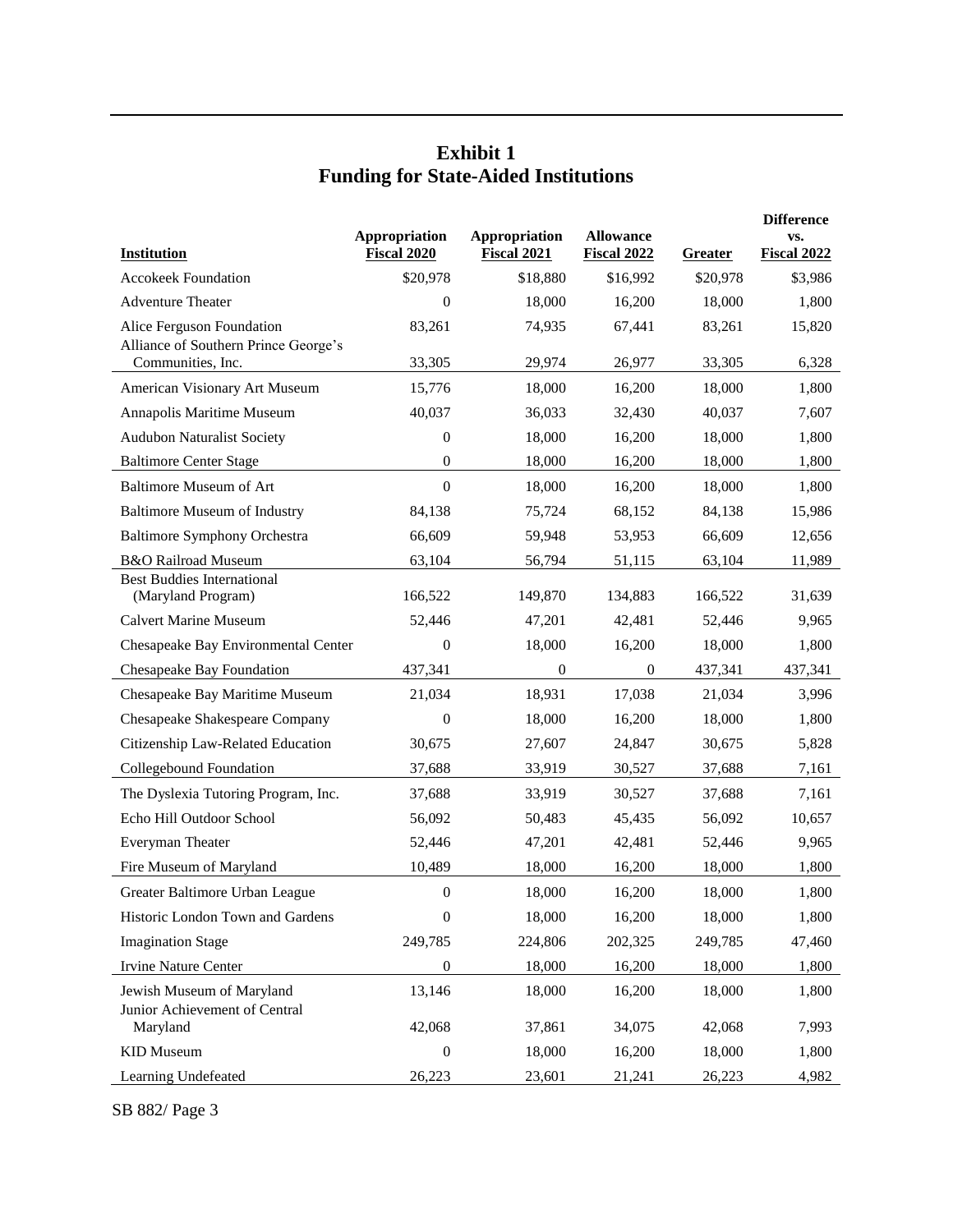| <b>Institution</b>                           | Appropriation<br>Fiscal 2020 | <b>Appropriation</b><br>Fiscal 2021 | <b>Allowance</b><br><b>Fiscal 2022</b> | Greater               | <b>Difference</b><br>VS.<br><b>Fiscal 2022</b> |
|----------------------------------------------|------------------------------|-------------------------------------|----------------------------------------|-----------------------|------------------------------------------------|
| Living Classrooms Inc.                       | 319,023                      | 287,122                             | 258,409                                | 319,023               | 60,614                                         |
| Maryland Academy of Sciences                 | 915,879                      | 824,292                             | 741,863                                | 915,879               | 174,016                                        |
| Maryland Historical Society                  | 125,329                      | 112,797                             | 101,516                                | 125,329               | 23,813                                         |
| Maryland Humanities Council                  | 43,821                       | 39,439                              | 35,495                                 | 43,821                | 8,326                                          |
| Maryland Leadership                          | 45,575                       | 41,017                              | 36,915                                 | 45,575                | 8,660                                          |
| Maryland Zoo in Baltimore                    | 851,900                      | 766,711                             | 690,039                                | 851,900               | 161,861                                        |
| Math, Engineering and Science<br>Achievement | 79,754                       | 71,779                              | 64,601                                 | 79,754                | 15,153                                         |
| National Aquarium in Baltimore               | 497,817                      | 448,036                             | 403,232                                | 497,817               | 94,585                                         |
| National Great Blacks in Wax Museum          | 42,068                       | 37,861                              | 34,075                                 | 42,068                | 7,993                                          |
| Northbay                                     | 500,000                      | 450,000                             | 405,000                                | 500,000               | 95,000                                         |
| <b>Olney Theatre</b>                         | 146,365                      | 131,729                             | 118,556                                | 146,365               | 27,809                                         |
| Outward Bound                                | 133,219                      | 119,897                             | 107,908                                | 133,219               | 25,311                                         |
| Port Discovery                               | 116,566                      | 104,909                             | 94,418                                 | 116,566               | 22,148                                         |
| Round House Theater                          | $\overline{0}$               | 23,601                              | 21,241                                 | 23,601                | 2,360                                          |
| Reginald F. Lewis Museum                     | 26,223                       | 18,000                              | 16,200                                 | 26,223                | 10,023                                         |
| Salisbury Zoological Park                    | 18,404                       | 18,000                              | 16,200                                 | 18,404                | 2,204                                          |
| Sotterly Foundation                          | 13,146                       | 18,000                              | 16,200                                 | 18,000                | 1,800                                          |
| South Baltimore Learning Center              | 42,068                       | 37,861                              | 34,075                                 | 42,068                | 7,993                                          |
| <b>State Mentoring Resource Center</b>       | 79,755                       | 71,779                              | 64,601                                 | 79,755                | 15,154                                         |
| Sultana Projects                             | 21,034                       | 18,931                              | 17,038                                 | 21,034                | 3,996                                          |
| SuperKids Camp                               | 410,172                      | 369,156                             | 332,239                                | 410,172               | 77,933                                         |
| Village Learning Place                       | 45,575                       | 41,017                              | 36,915                                 | 45,575                | 8,660                                          |
| <b>Walters Art Museum</b>                    | 16,652                       | 18,000                              | 16,200                                 | 18,000                | 1,800                                          |
| Ward Museum                                  | 35,058                       | 31,552                              | 28,398                                 | 35,058                | 6,660                                          |
| Young Audiences of Maryland<br><b>Total</b>  | 89,158<br>\$6,255,412        | 80,242<br>\$5,463,415               | 72,218<br>\$4,917,071                  | 89,158<br>\$6,479,804 | 16,940<br>\$1,562,733                          |

\* Funded in fiscal 2020 under its former name, MdBioLab Foundation, Inc.

Source: Governor's Fiscal 2022 Budget Books; Department of Legislative Services

# **Additional Information**

**Prior Introductions:** None.

**Designated Cross File:** HB 1053 (Delegate B. Barnes) - Appropriations.